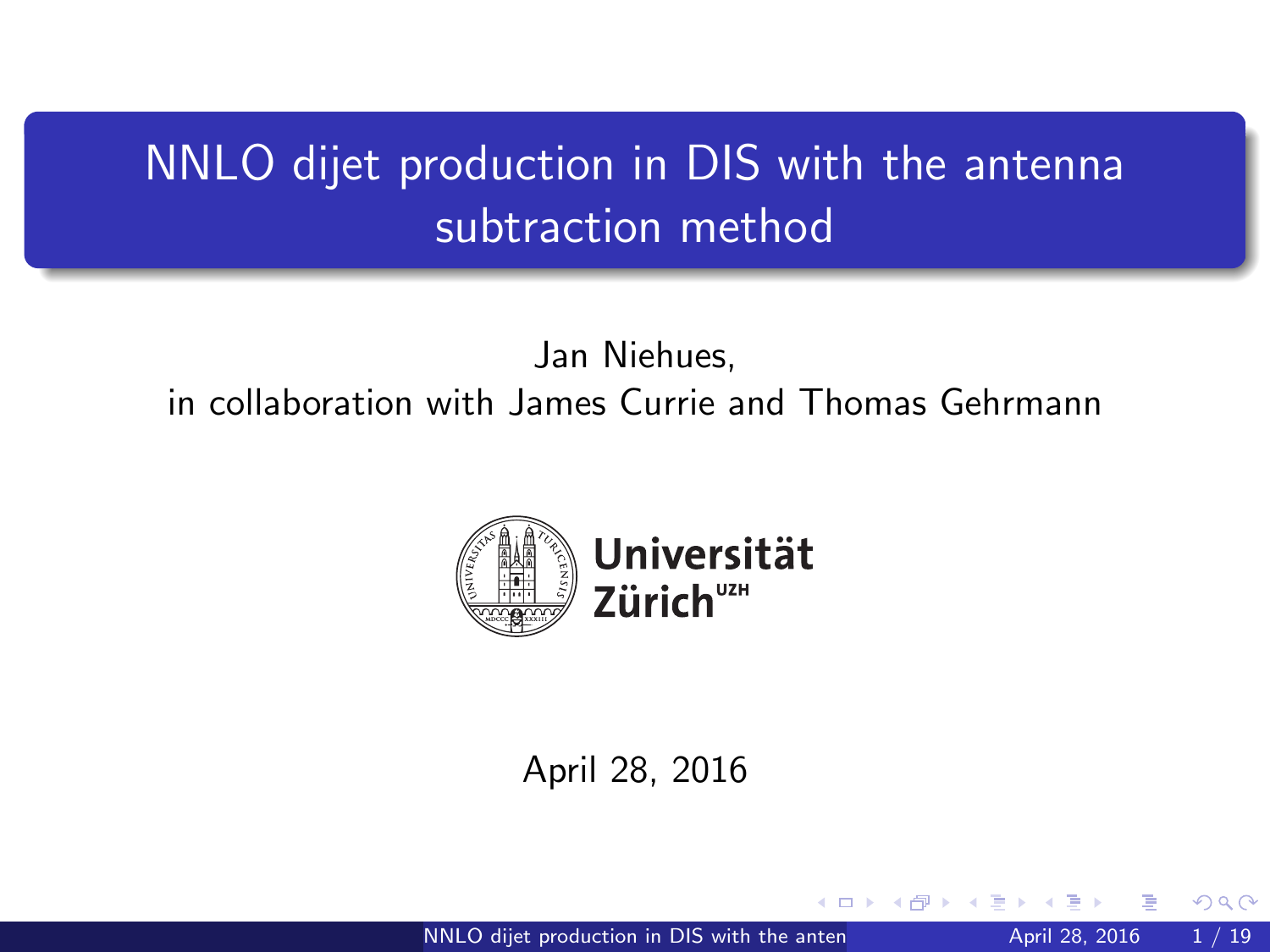## **Topics**

- **1** DIS and dijet observables
- **2** Antenna formalism at NNLO
- **3** Preliminary NNLO results
- **4** Outlook

 $\leftarrow$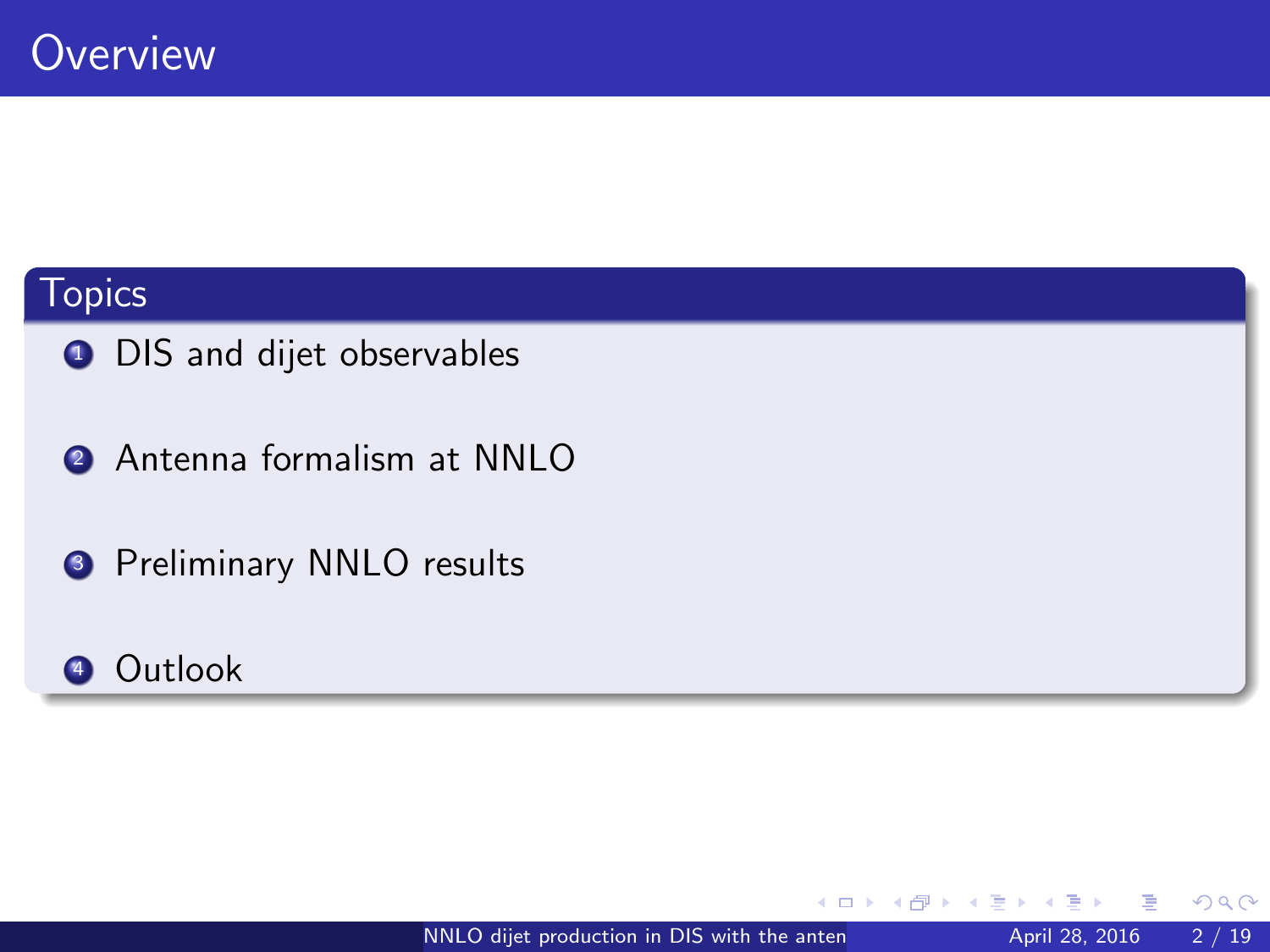## Deep Inelastic Scattering







#### Breit-frame

Frame in which the photons momentum is completely space like  $\rightarrow$  two jets of same  $P_T$  @LO.

 $\Box$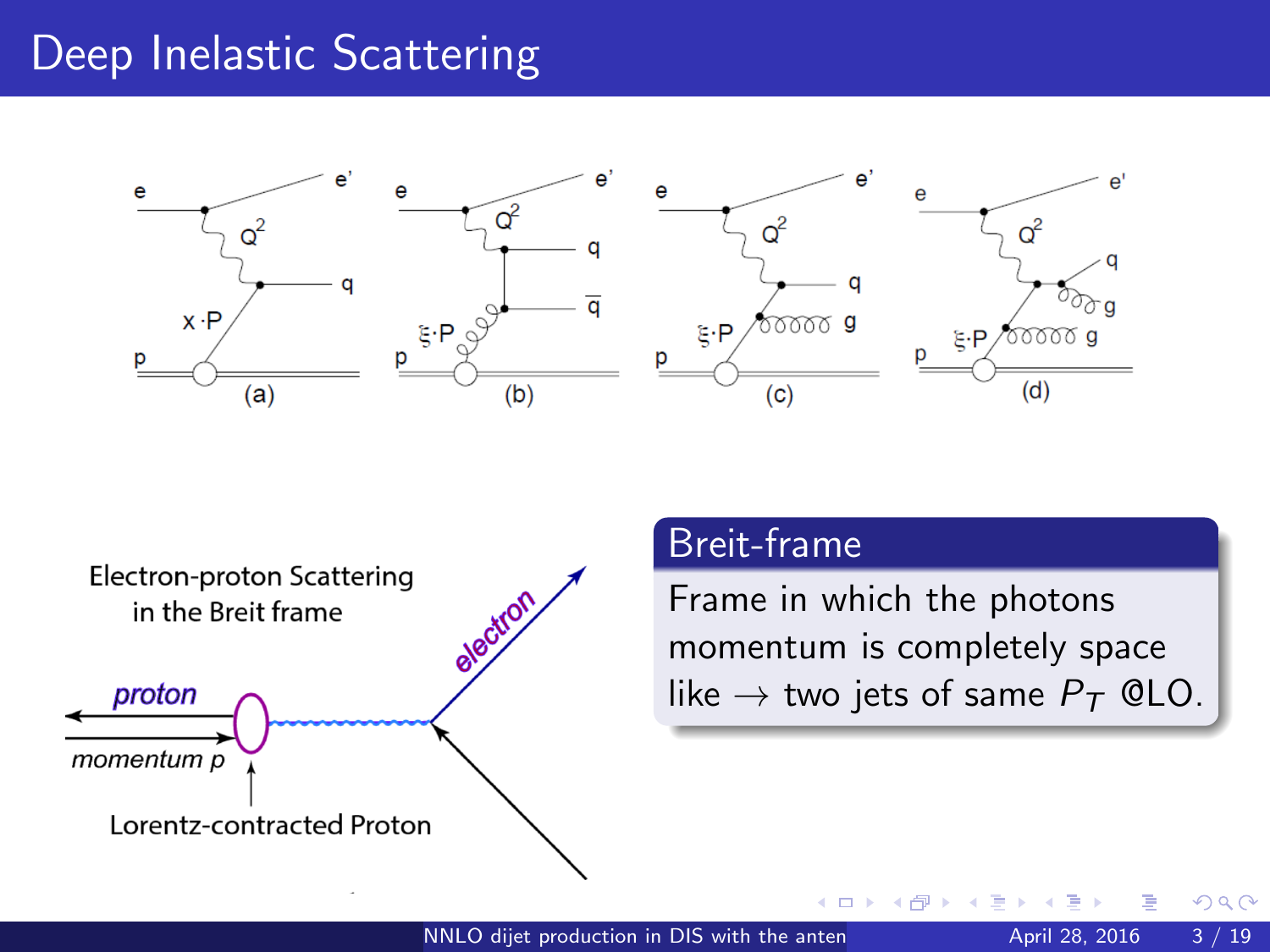## Applications

HERA measurements can be used to:

 $\bullet$  determine  $\alpha$ s: Experimental (solid line) is much smaller than theoretical error (dashed line)  $\rightarrow$  NNLO calculation needed!

• constrain gluon PDFs.

## HERA  $\alpha$ <sub>S</sub> measurement



4 D F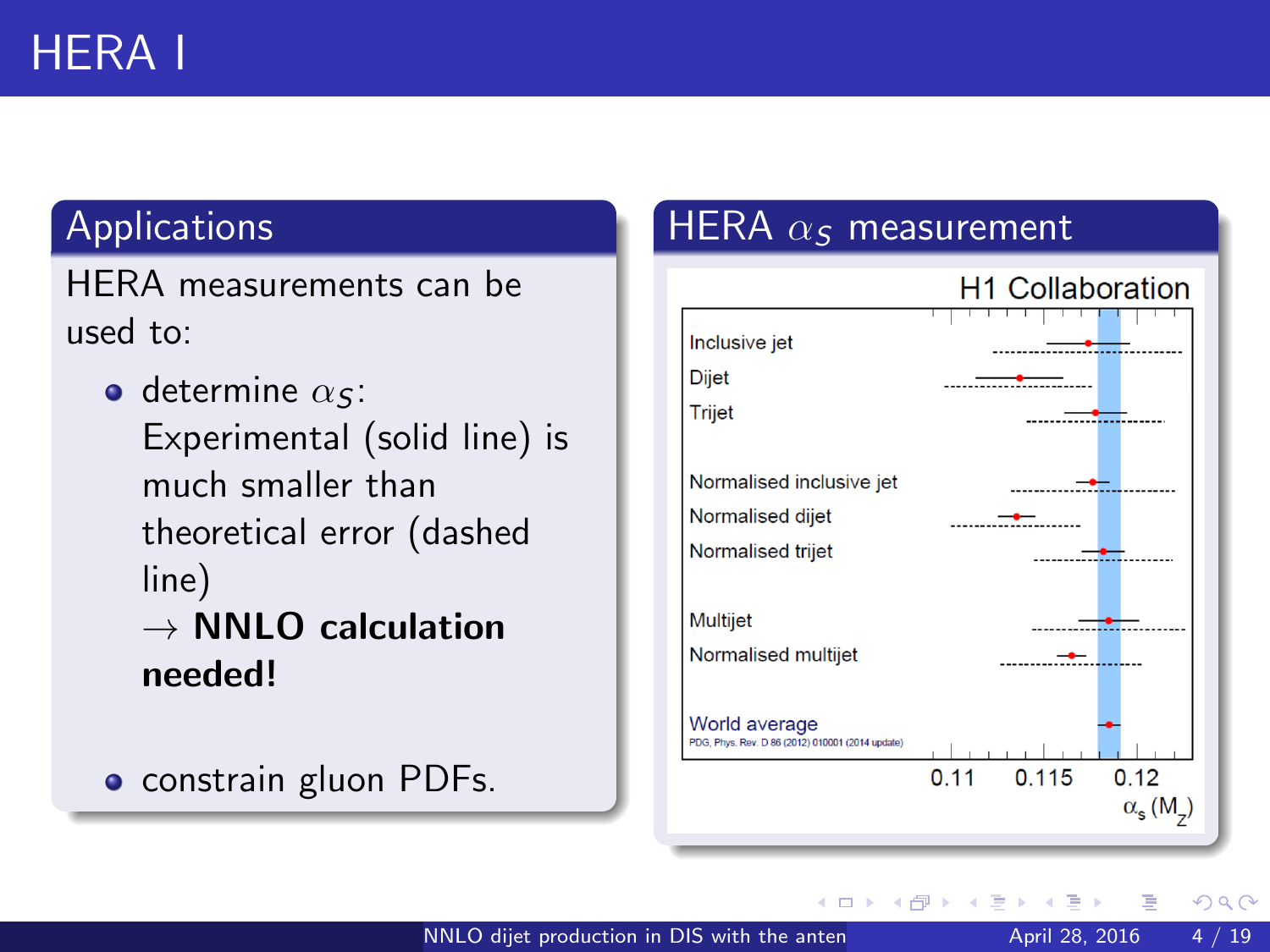# HERA II

#### **Observables**

The H1 collaboration focused on distributions measured in [arXiv:1406.4709]:

 $\xi_2 = x_{bj} (1 + M_{12}/Q^2)$ ,  $\langle P_T \rangle_2 = \left( P_T^1 + P_T^2 \right) / 2,$ 

and trijet observables:

 $\xi_3 = x_{bj} (1 + M_{123}/Q^2)$  ,

$$
\bullet \ \langle P_T \rangle_3 = \left( P_T^1 + P_T^2 + P_T^3 \right) / 3.
$$

#### Cuts in Breit frame

$$
\bullet \ 5 \ {\rm GeV} < p_{\rm jet}^{\rm T} < 50 \ {\rm GeV}
$$

$$
\bullet\hspace{1mm} M_{12}>16~{\rm GeV}
$$

## Cuts in HERA frame

$$
\bullet \ -1.0 < \eta_{\rm lab}^{\rm jet} < 2.5
$$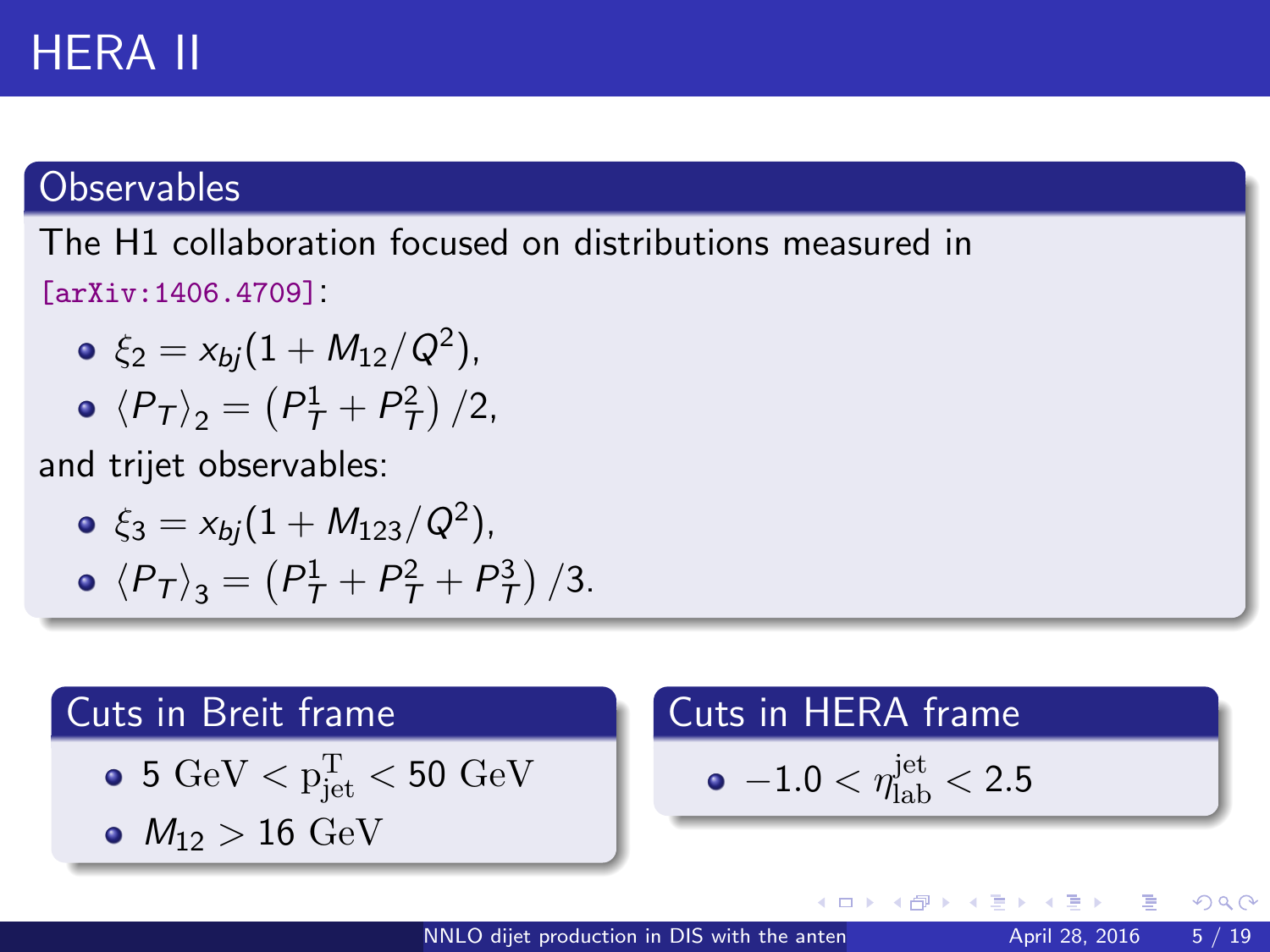## Jet Cross Sections

## Cross sections at different orders:

$$
d\sigma_{LO} = \int_{d\Phi_m} d\sigma_B,
$$
  
\n
$$
d\sigma_{NLO} = \int_{d\Phi_m+1} d\sigma_{NLO}^R + \int_{d\Phi_m} d\sigma_{NLO}^V + \int_{d\Phi_m} d\sigma_{NLO}^{MF},
$$
  
\n
$$
d\sigma_{NNLO} = \int_{d\Phi_m+2} d\sigma_{NNLO}^{RR} + \int_{d\Phi_m+1} d\sigma_{NNLO}^{RV} + \int_{d\Phi_m} d\sigma_{NNLO}^{NV}
$$
  
\n
$$
+ \int_{d\Phi_m} d\sigma_{NNLO}^{MF,1} + \int_{d\Phi_{m+1}} d\sigma_{NNLO}^{MF,2}.
$$

4 D F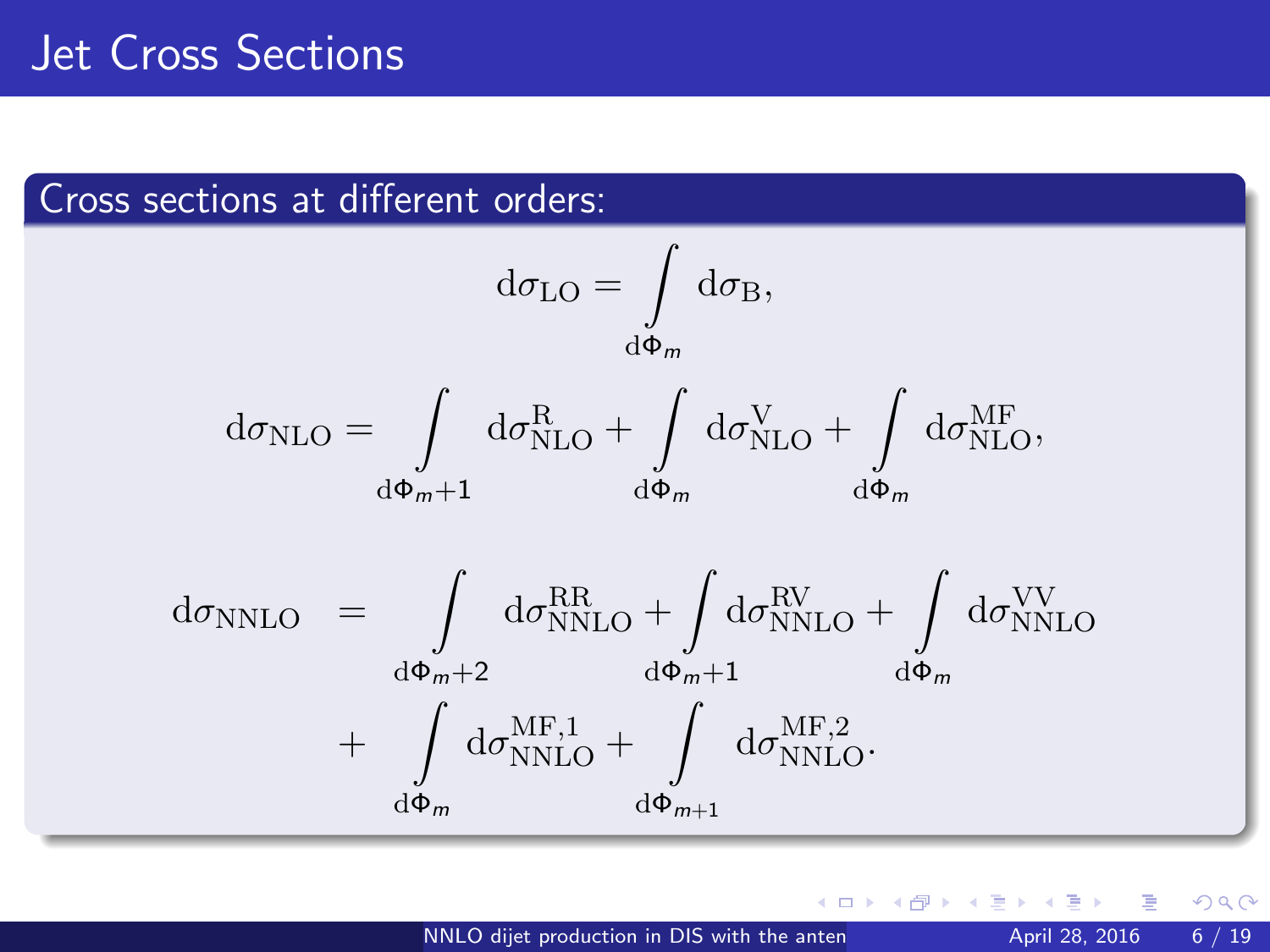## Subtraction method I

## Adding a zero



 $\square$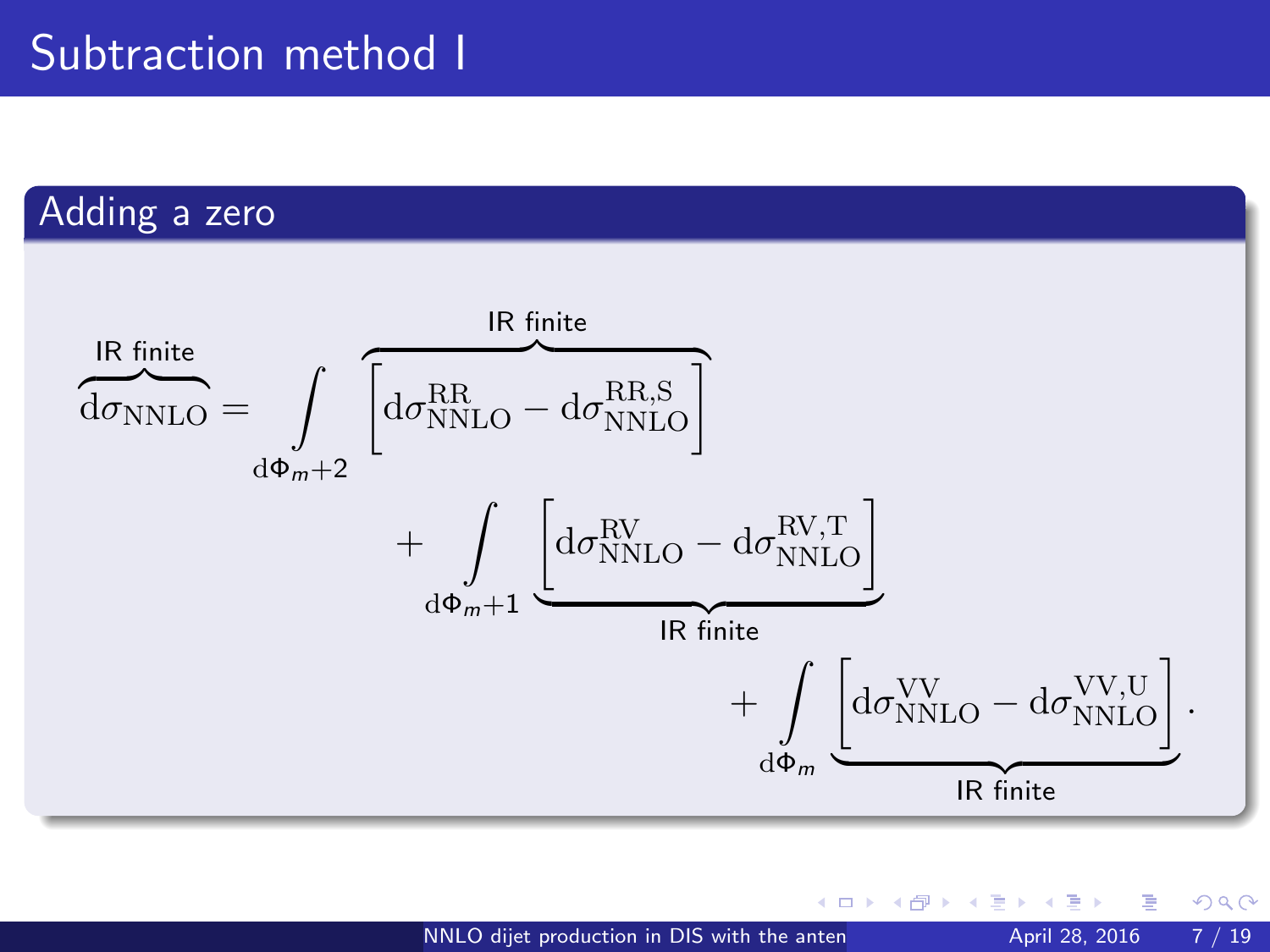## Factorisation of IR divergences

Colour ordered matrix elements follow universal IR divergence factorisation at  $NIO$ :

- Soft radiation,  $p_i \rightarrow 0$ :  $|\mathcal{M}_{m+1}^0(\cdots,p_i,p_j,p_k,\cdots)|^2 {\rightarrow} S_{ijk} |\mathcal{M}_{m}^0(\cdots,p_i,p_k,\cdots)|^2$
- Collinear splitting  $p_i || p_j$ :  $|\mathcal{M}_{m+1}^0(\cdots,p_i,p_j,p_k,\cdots)|^2 {\rightarrow}\frac{P_{ij\rightarrow i}}{s_{ii}}$  $\frac{\partial \overline{y}\rightarrow I}{\partial s_{ij}}|\mathcal{M}^0_m(\cdots,p_{i+j},p_k,\cdots)|^2$

Same idea at NNLO where up to two particles can be unresolved:

Triple collinear splitting  $p_i||p_j||p_k$ :  $|\mathcal{M}_{m+2}^0(\cdots,p_i,p_j,p_k,p_l,\cdots)|^2 {\rightarrow}\frac{P_{ijk\rightarrow1}}{s_{iik}}$  $\frac{\partial \hat{y}_{k\rightarrow l}}{\partial s_{ijk}} |\mathcal{M}^0_m(\cdots, \rho_{i+j+k}, \rho_l, \cdots)|^2$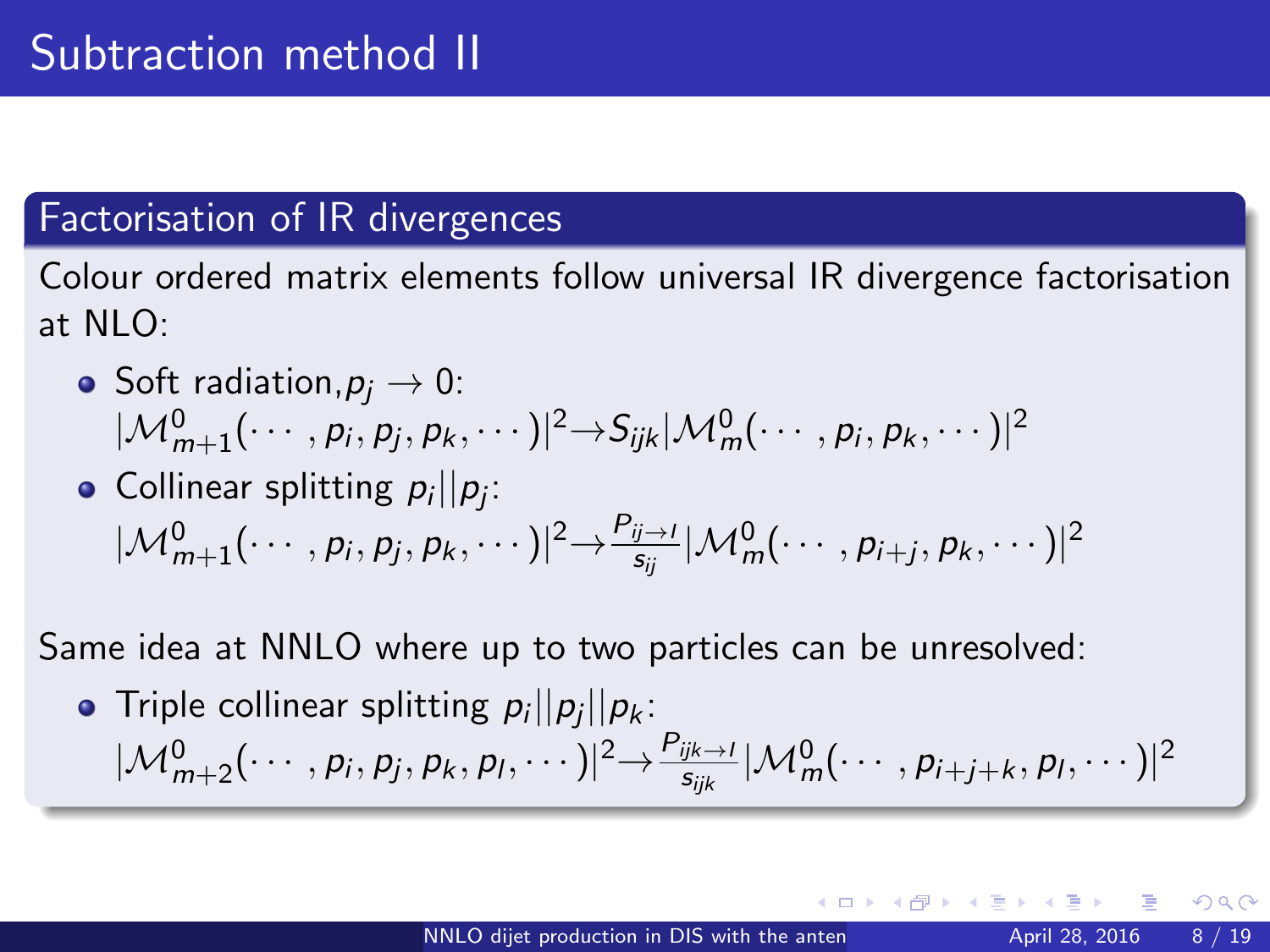#### Factorisation of phase space

Phase space factorises for appropriate linear mappings  $\rho_i, \rho_j, p_k \rightarrow \rho_I, p_K$ :

$$
d\Phi_{m+1}(p_1, \cdots, p_{m+1}; q)
$$
  
= 
$$
\underbrace{d\Phi_m(p_1, \cdots, p_l, p_K, \cdots, p_{m+1}; q)}_{reduced phase space} \times \underbrace{d\Phi_3(p_i, p_j, p_k; p_l + p_K)}_{NLO antenna phase space}
$$

- Mapping conserves 4 momentum.
- $p_1$  and  $p_K$  'on mass-shell'.
- Factorization into 4-particle antenna phase space for double unresolved mapping.

つひひ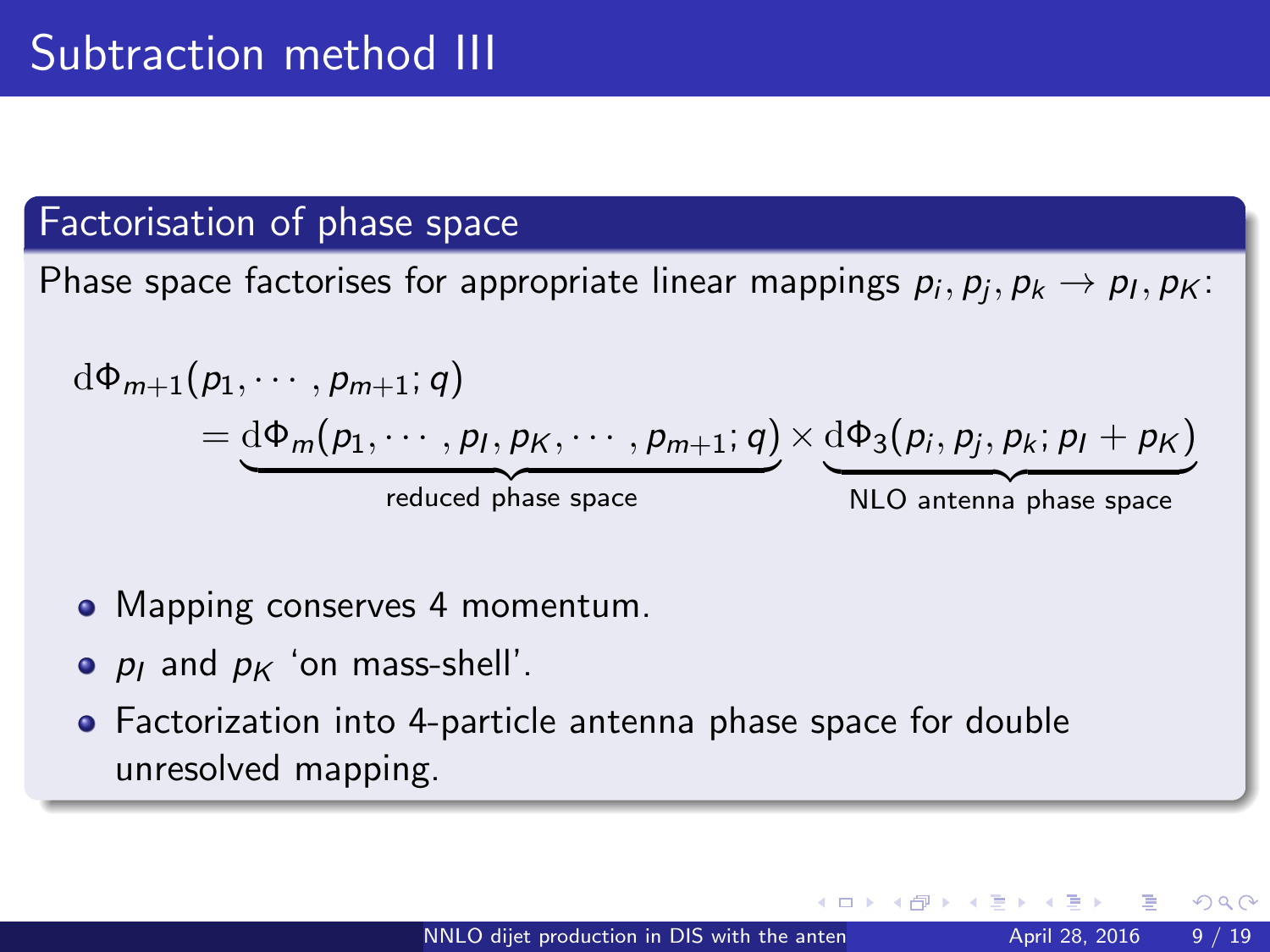## Construction principle NLO example

Using momentum map from  $\{p_{m+1}\}\rightarrow \{\widetilde{p_m}\}\$  with  $\{p_X\}\subset \{p_{m+1}\}\$ , construct subtraction terms according to factorisation:

$$
\mathrm{d}\sigma_{NNLO}^{RR,S} \approx \underbrace{X(\{p_X\})}_{\text{antenna}} \mathrm{d}\Phi_3(\{p_X\}) \times \overbrace{|\mathcal{M}(\{\widetilde{p}_m\})|^2}^{\text{reduced ME}} \mathrm{d}\Phi_m(\{\widetilde{p}_m\}) \times \underbrace{\mathcal{J}(\{\widetilde{p}_m\})}_{\text{jet function}}
$$

All integrated antennae known analytically

 $\rightarrow$  IR divergences as explicit  $\epsilon$  poles.

つひひ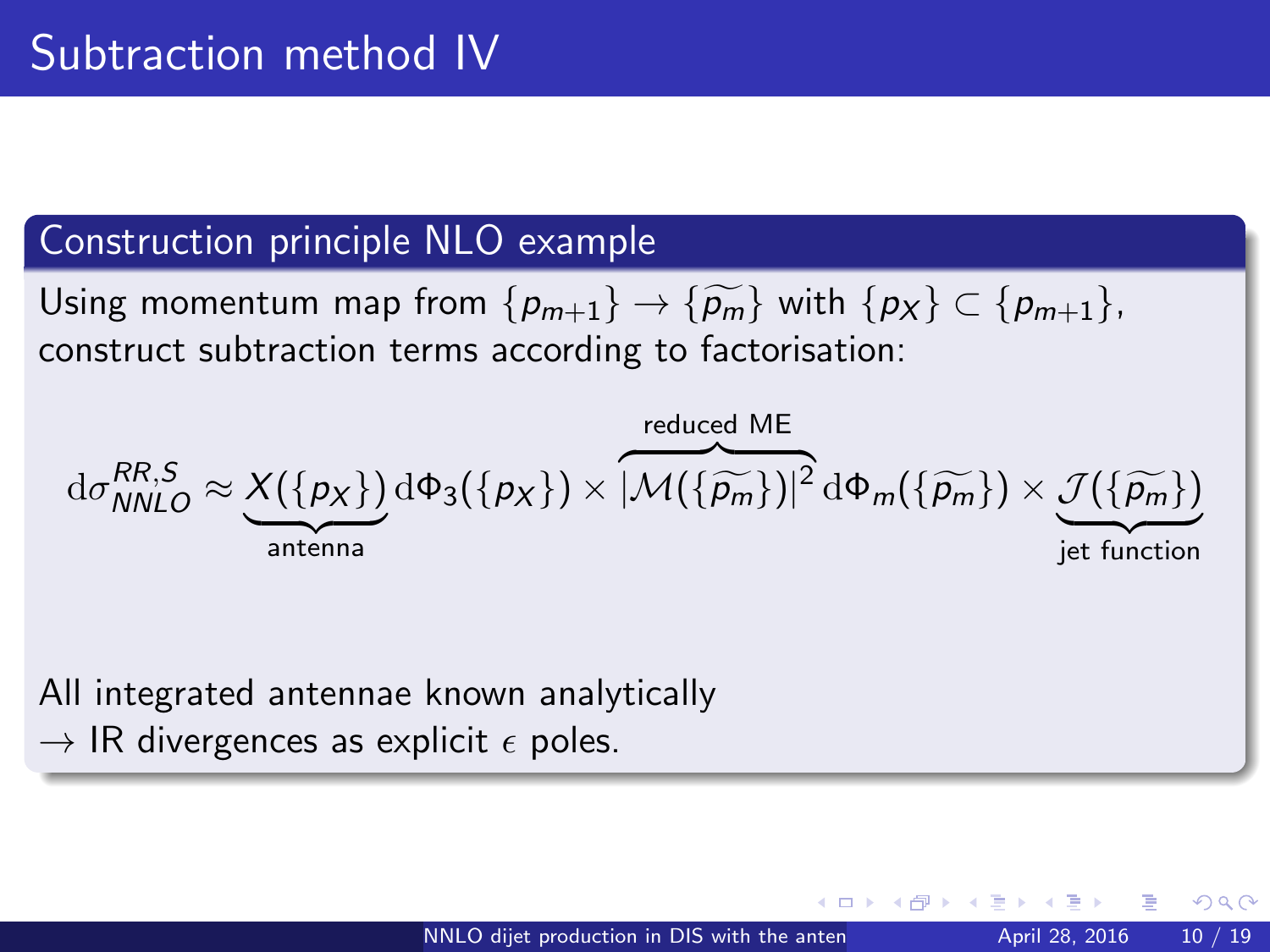## Subtraction method V

## Antenna functions

- Antennae have two hard radiators.
- Antennae mimic all soft/collinear divergences of real emissions.
- Reproduce  $\epsilon$ -poles of virtual corrections.
- Have all been analytically integrated over antenna phase space!

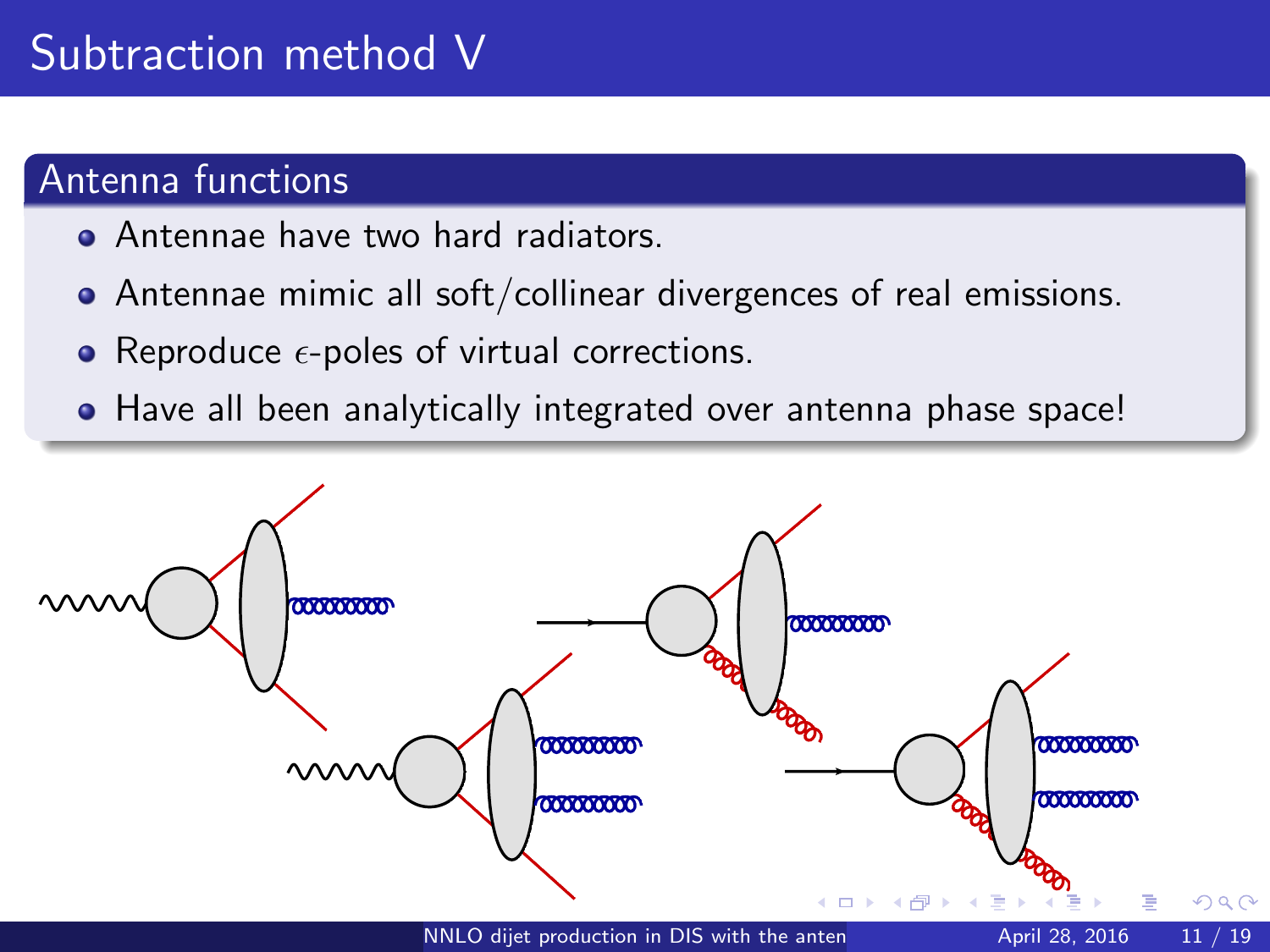# Identity Changing Limits

## Gluon initiated example

$$
\begin{array}{rcl}\nM & = & B_5^0(k_q, 1_g, i_g, j_g, l_{\overline{q}}) \\
\mathrm{d}\sigma^{\text{RR},\text{S}} & = & + \cdots \\
& & & \vdots \\
& & - & D_4^0(l_{\overline{q}}, \overline{j_g}, i_g, 1_g) B_3^0(k_q, \overline{1}_g, \overline{(jj)})_{\overline{q}} \\
& & + & \cdots \\
& & & + & A_4^0(k_q, j_g, 1_g, l_{\overline{q}}) B_3^0(\overline{(k/j)}_q, \overline{1}_g, i_{\overline{q}})\n\end{array}
$$

- D40 antenna has  $i_g ||1_g || i_{\bar{g}}$  and  $j_g || i_g || 1_g$  triple collinear limits  $\rightarrow$  reduced matrix element can factor onto q or g initiated process  $\rightarrow$  in this case correct with A40.
- **Issue can be solved by appropriate combination of antennae.**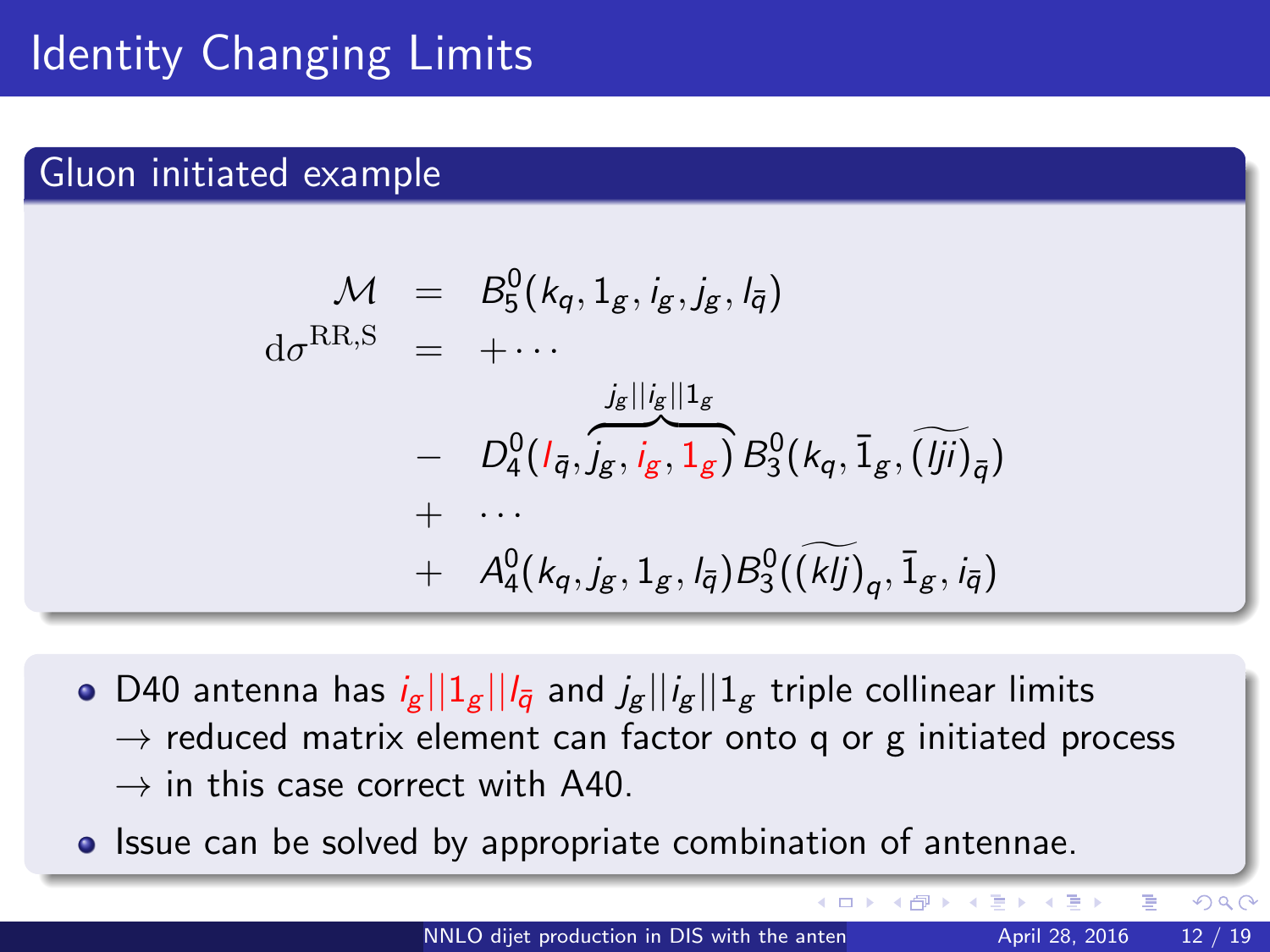# Validation I

## Consistency checks

- Subtraction gives right limits in all singular regions / spike plots,
- $\sigma^{\mathsf{RR},\mathsf{RV}}+\sigma^{\mathsf{S},\mathsf{T}}$  is stable under variation of technical phase space cut,
- Analytic pole cancellation against virtual matrix elements.

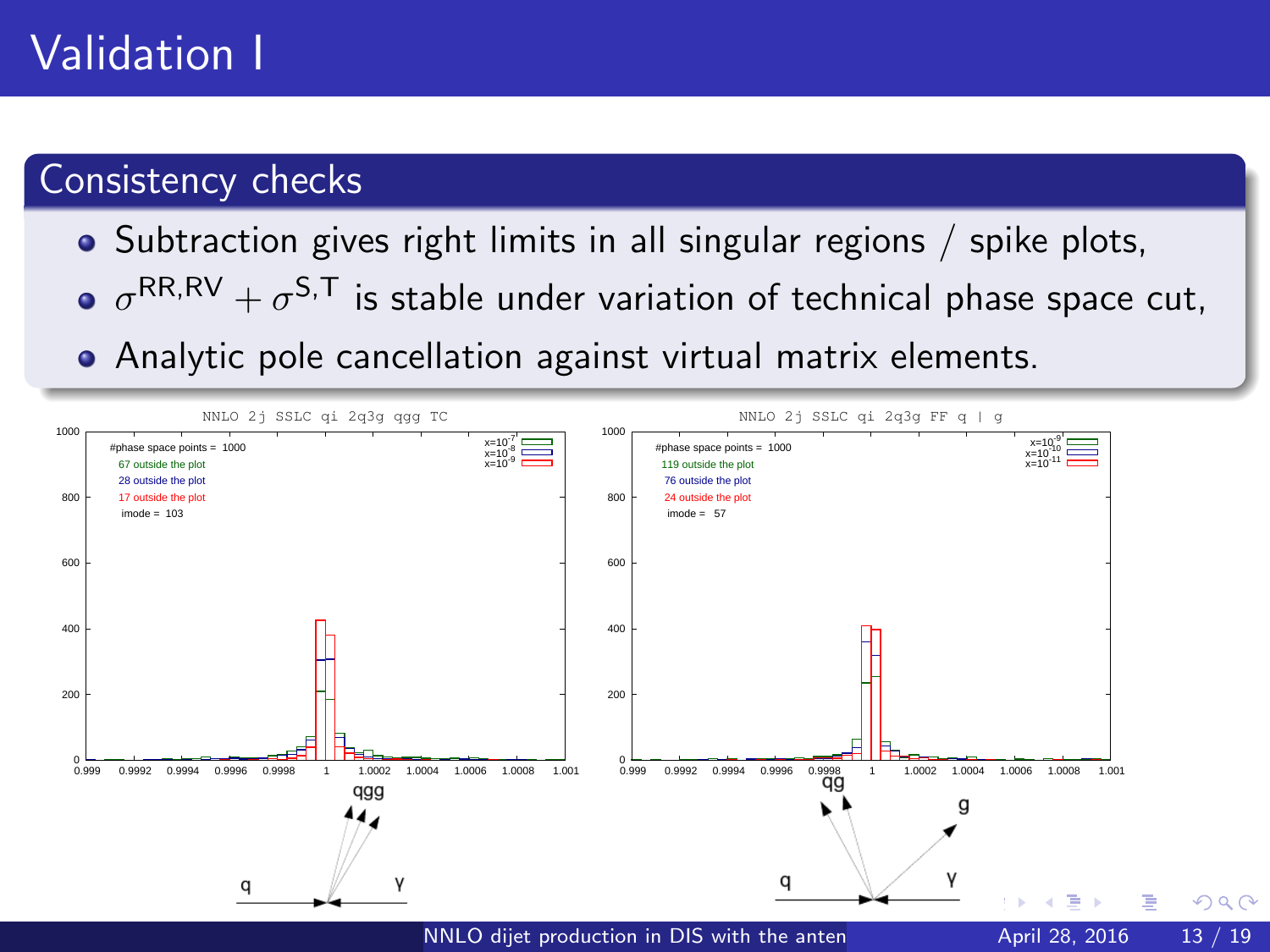## **SHERPA**

Following observables were validated against SHERPA using the H1 analysis cuts:

- **1 LO** 2,3,4-jet, NLO 2,3-jet total cross sections,
- **2** Differential distributions in  $\langle P_T \rangle$ <sub>2</sub>,  $\langle P_T \rangle$ <sub>3</sub>,  $\xi$ <sub>2</sub>, $\xi$ <sub>3</sub>.

### Scale variation

Dependency on the scales of the total cross section were checked against analytic expressions.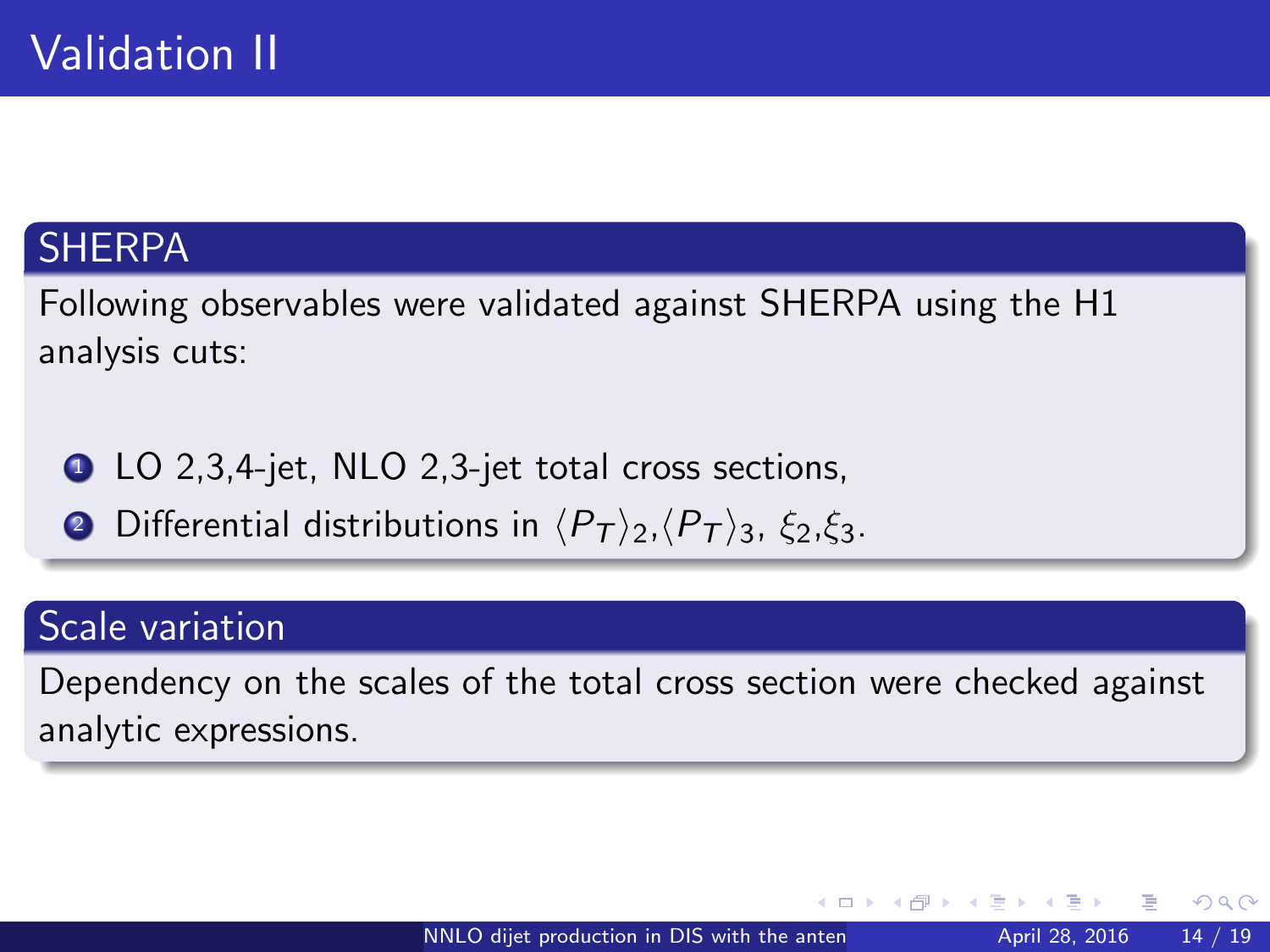# Preliminary Results I

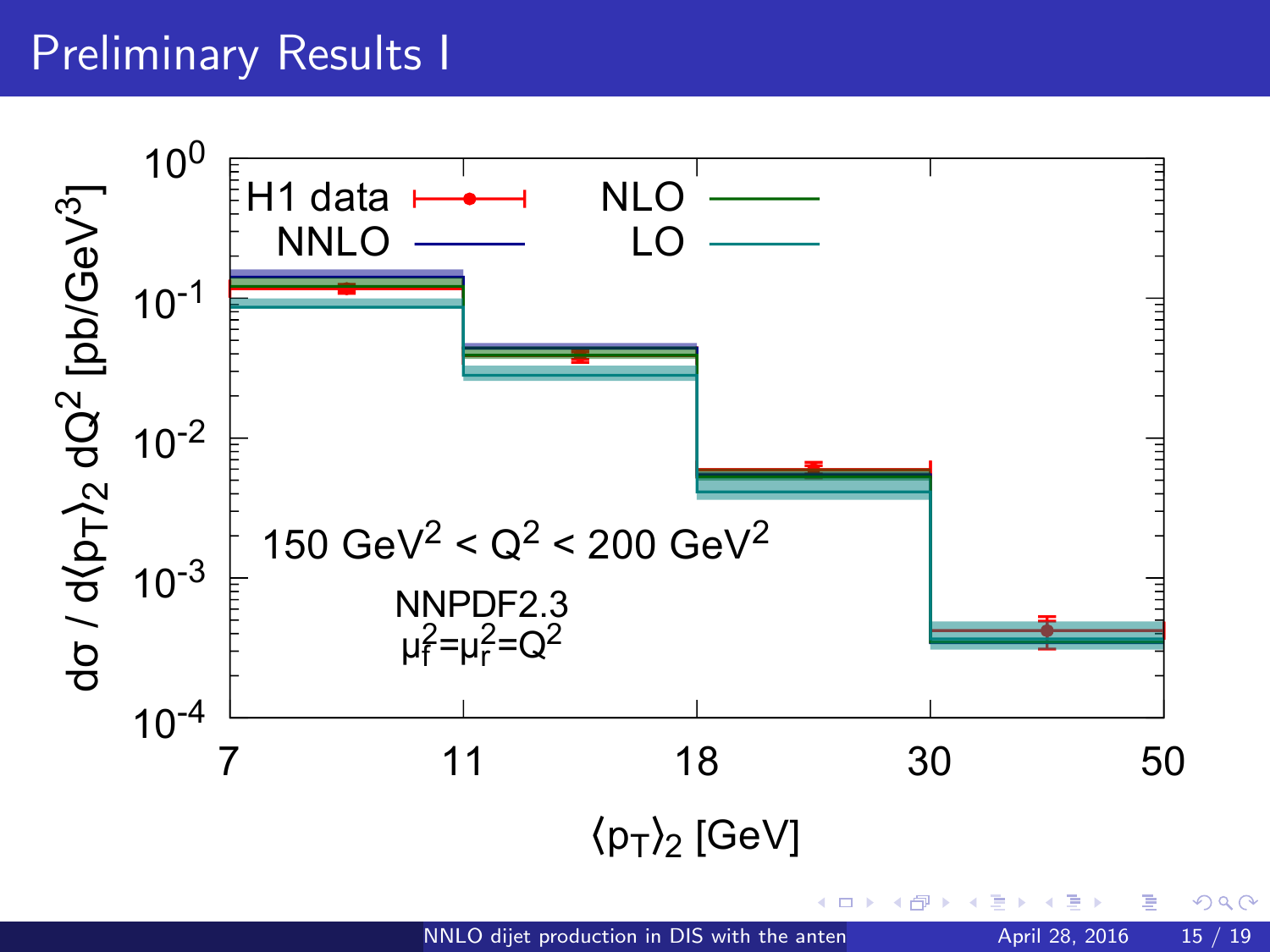## Preliminary Results II

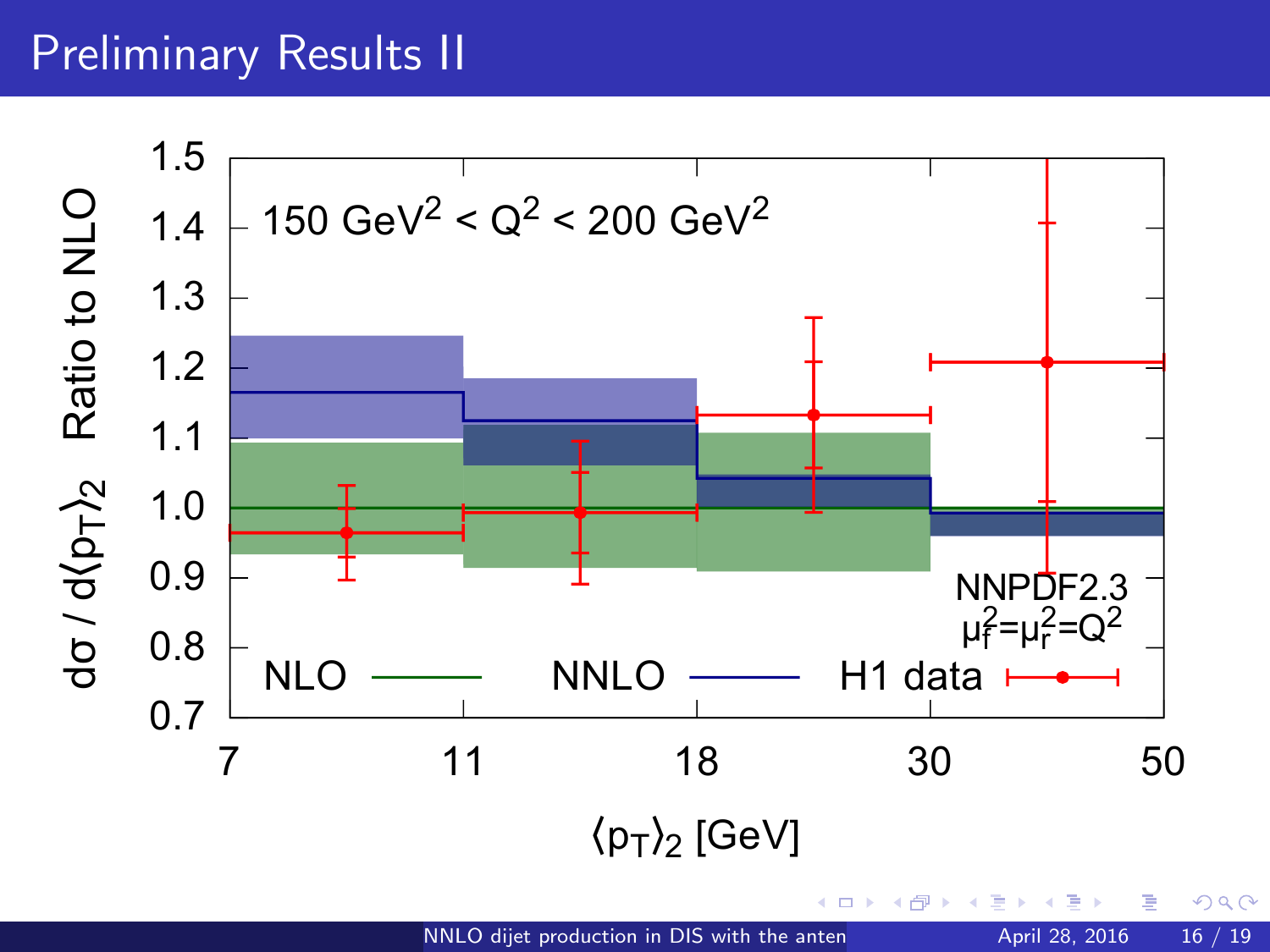## HERA cuts

- H1 uses  $P_{\rm jet}^{\cal T}>5$  GeV on all jets.
- $M_{ii} > 16$  GeV cuts into first bin.
- Phase space opens up at NLO
	- $\rightarrow$  large NLO/LO factor!
	- $\rightarrow$  large NNLO correction  $+$  large NNLO scale uncertainty.
- Should use asymmetric  $P^{\mathcal{T}}_{\rm jet}$  cuts for leading and subleading jet and no  $M_{ii}$  cut!